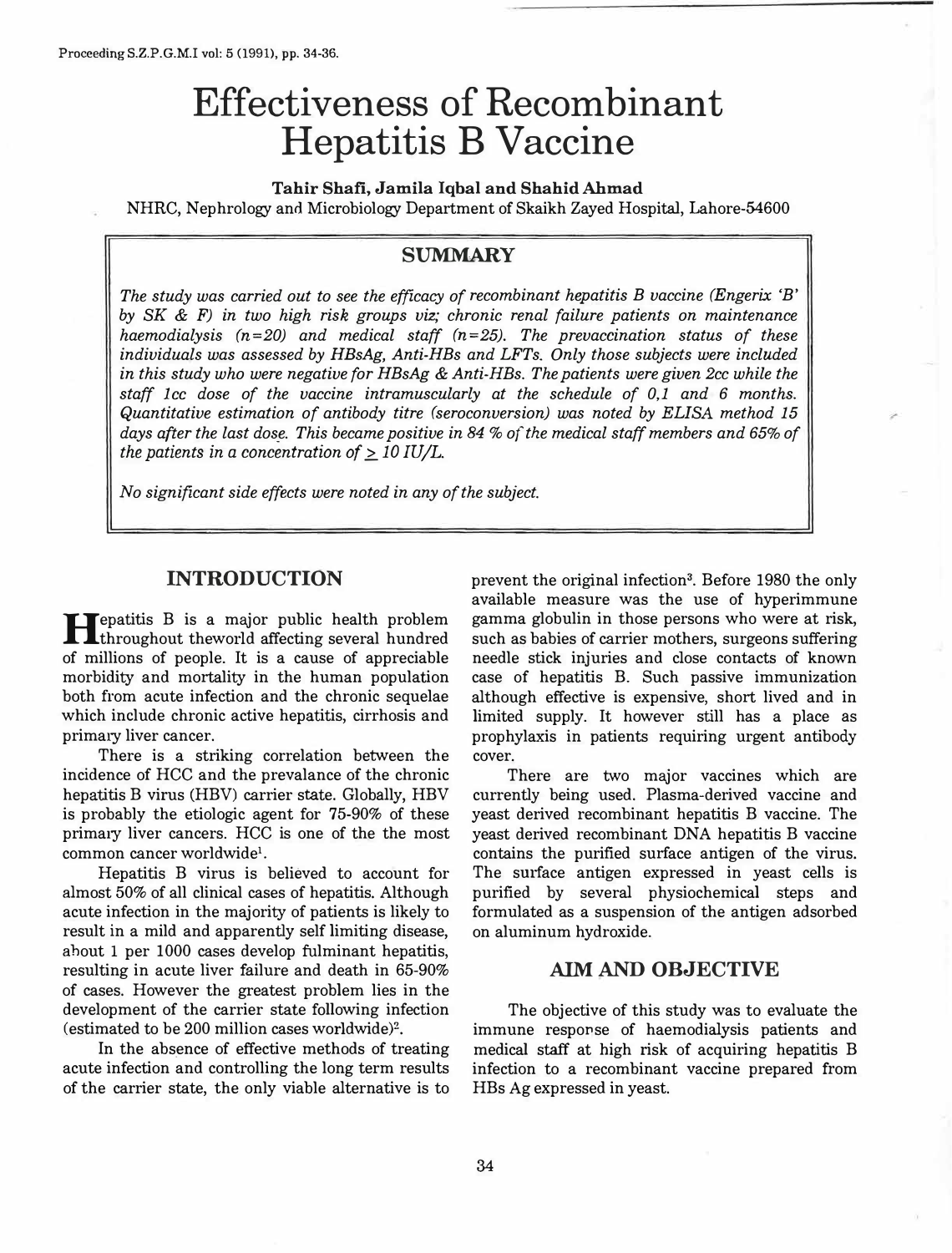#### **SUBJECTS AND METHODS**

For study purpose,we selected subjects from two high risk groups.

1. Medical staff.

.,

These include doctors, nurses, laboratory personnels, sweepers in the wards and staff working in haemodialysis unit.

2. Immunodeficient patients i.e; patients on continuous haemodialysis.

Both of the above cited groups were screened for hepatitis B surface antigen (HBsAg), antibodies to HBs Ag (anti-HBs). Their liver function tests were done. Only subjects with negative HBsAg, Anti HBs and having normal liver functions were included in the study. The recombinant yeast derived hepatitis vaccine (Engerix-Bx of SK & F) was was given to both groups by deep intramuscular injection in the deltoid region, the schedule being 0,1 and 6 months. Medical staff members were given 1 ml (20  $\mu$ g) of the vaccine while haemodialysis patients recieved 2 ml  $(40 \mu g)$  of the vaccine per dose. Post-vaccination status of the individuals for HBsAg, Anti-HBs and LFTs was evaluated 15 days after the last dose. The levels of antibodies to hepatitis B surface antigen were determined by ELISA using solid-phase immunoassay. Each batch of samples included positive and negative controls. After the completion of the test, the absorbance of the specimens and controls were measured using EIA photometer (Quantum II). Positivity of each sample for anti-HBs was evaluated against a cut off value calculated from positive and negative controls. The weak positive samples were redetermined. Seroconversion was defined as development of an anti-HBs concentration  $>1$  IU/l in a post vaccination serum of an initially seronegative subject'.

### **RESULTS**

Anti-HBs values above 10 IU/1 or more indicate protection against hepatitis B virus infection<sup>4</sup>. 21 out of 25 (84%) healthy individuals and 13 out of 20 (65%) renal failure patients developed anti-HBs titre greater than  $10 \text{ IU/L}$ . These results are shown in Table 1.

Vaccination with recombinant hepatitis B vaccine did not induce clinically significant local or systemic adverse reactions in any of the subjects. The most common complaint was mild or moderate local soreness at the injection site. No one experienced generalized reaction. During the seven months of observation, none of the subject became positive for HBs Ag. None of the individuals had abnormalit of liver functions following vaccination.

| Group                            | <b>Subjects</b> | <b>Protective</b><br>anti-HBs | Percentage   |
|----------------------------------|-----------------|-------------------------------|--------------|
| Medical Staff                    | 25              | 21                            | 84%<br>$-25$ |
| Haemodialysis<br><b>Patients</b> | 20              | 13                            | 65%          |

#### **DISCUSSION**

Active immunization against hepatitis B is required for groups which are at an increased risk of acquiring this infection. These groups included individuals requiring repeated transfusions of blood or blood products, prolonged inpatient treatment, patients who require frequent tissue penetration or need repeated access to the circulation, patients with natural or acquired immune deficiency and ·patients with malignant disease. Viral hepatitis is an occupational hazard among health care personnel and the staff of institutions for the mentally retarded people. High rates of infection with hepatitis B occur in narcotic drug addicts and drug abusers, homosexuals and prostitutes. Women in highly endemic areas of the world where the carrier state in that group is high also require immunization in lick of the increased risk of transmission of the infection to their offspring. Patients in haemodialysis units are at high risk of getting hepatitis B infections**<sup>5</sup> .** If left unvaccinated, such patients may easily become carriers of the hepatitis B virus (60% of uremic patients), and thereby constitute an infectious reservoir for their treatment centers and community6.

A point of special concern is that haemodialysis patients develop a poorer response to the recombinant vaccine than do healthy people<sup>7,8</sup>. Our results indicated that only 65% of the patients were seroconverted after full course of the vaccine. Hans Kohler et al showed that using plasma derived hepatitis B vaccine (MSD) 50% ofmale, 65% of female dialysis patients and 95% of medical staff members developed anti HBs antibodies**<sup>9</sup> •** In two other studies immunization rate of 60% was reported<sup>10,11</sup>. Our results are compareable to these